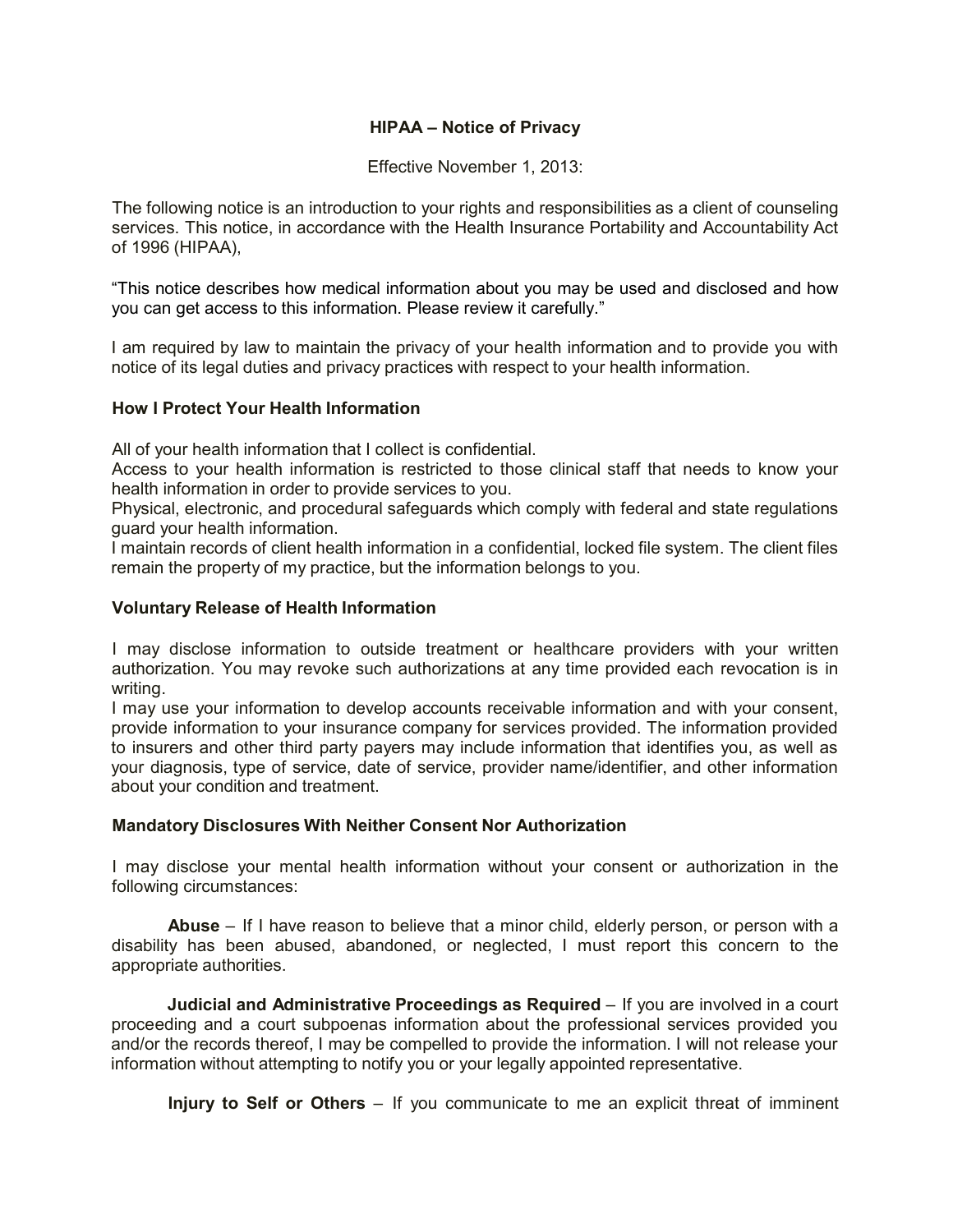physical harm to yourself or others, I have a legal duty to take the appropriate measures, including disclosing information to the police.

## **Client's Rights:**

• **Rights to Request Restrictions** -You have the right to request additional restrictions on certain uses and disclosures of protected health information. I may not be able to accept your request, but if I do, I will uphold the restriction unless it is an emergency.

• **Right to Alternative Means and at Alternative Locations** – You have the right to request and receive confidential communications of mental health information by alternative means and at alternative locations. (For example, you may not want a family member to know you are being seen by a counselor. On your request, I will send your information to another address).

• **Right to Inspect and Copy** – You have the right to inspect or obtain a copy of your clinical records. A reasonable fee may be charged for copying. Access to your records may be limited or denied under certain circumstances, but in most cases, you have a right to request a review of that decision. On your request, I will discuss with you the details of the request and denial process.

• **Right to Amend** – You have the right to request in writing an amendment of your health information for as long as the mental health information records are maintained. The request must identify which information is incorrect and include an explanation of why you think it should be amended. If the request is denied, a written explanation stating why will be provided to you. You may also make a statement disagreeing with the denial, which will be added to the information of the original request. If your original request is approved, I will make a reasonable effort to include the amended information in future disclosures. Amending a record does not mean that any portion of your health information will be deleted.

• **Right to an Accounting** – You generally have the right to receive an accounting of disclosures of mental health information. If your mental health information is disclosed for any reason other than treatment or health operations, you have the right to an accounting for each disclosure of the previous six (6) years, but the request cannot include dates before August 1, 2009. The accounting will include the date, name

of person, or entity, description of the information disclosed, the reason for disclosure, and other applicable information. If more than one (1) accounting is requested in a twelve (12) month period, a reasonable fee may be charged.

• **Electronic Information** Requests for client mental health information for the purpose of consultation are honored through phone and postal mail communication only.

• **Grievance:** should you have a complaint, you have the right to file a complaint. If you believe your privacy rights have been violated, you may file a complaint with me or to obtain additional information, please contact me.